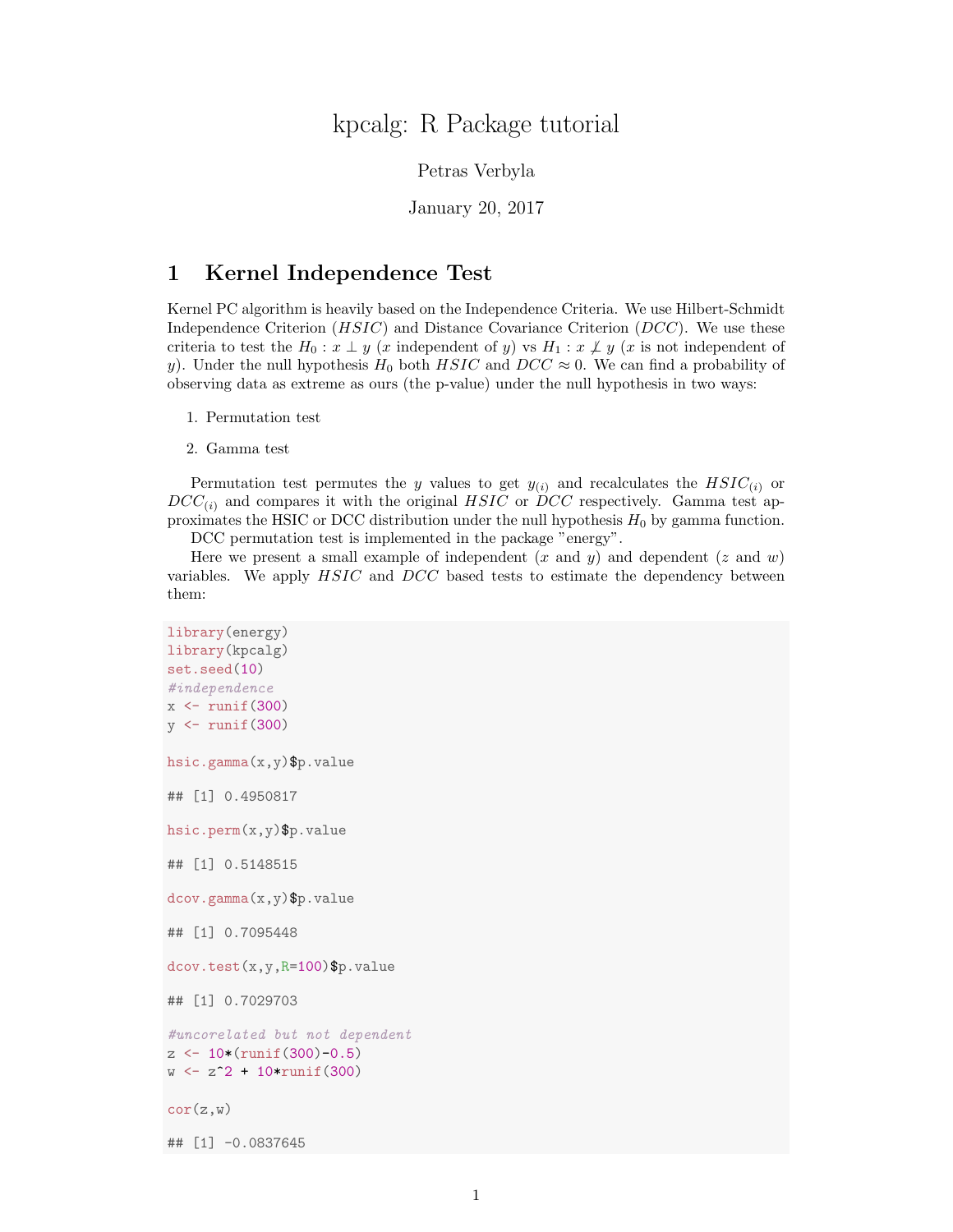```
hsic.gamma(z,w)$p.value
## [1] 0
hsic.perm(z,w)$p.value
## [1] 0.00990099
dcov.gamma(z,w)$p.value
## [1] 0
dcov.test(z,w,R=100)$p.value
## [1] 0.00990099
```
## 2 Kernel Conditional Independence Test

We consider a simple model with non-linear relationships and non-gaussian noise;  $x =$  $\sin(z) + U(0, 1)$  and  $y = \cos(z) + U(0, 1)$ 



First we generate data from the model above. We generate 300 sample points.

```
set.seed(10)
z <- 10*runif(300)
w \leftarrow 10*runif(300)x \leftarrow \sin(z) + \text{runif}(300)y \leftarrow \cos(z) + \text{runif}(300)data \leftarrow cbind(x,y,z,w)
```
Now we test  $H_0 : x \perp y | z$  (x independent of y given z) vs  $H_1 : x \not\perp y | z$  (x is not independent of y given z).  $H_0$  is true, so we should get high p-values:

```
library(pcalg)
library(kpcalg)
#conditionally independent
test1a <- kernelCItest(x=1,y=2,S=c(3),suffStat = list(data=data,ic.method="dcc.gamma"))
test2a <- kernelCItest(x=1,y=2,S=c(3),suffStat = list(data=data,ic.method="dcc.perm"))
test3a <- kernelCItest(x=1,y=2,S=c(3),suffStat = list(data=data,ic.method="hsic.gamma"))
test4a <- kernelCItest(x=1,y=2,S=c(3),suffStat = list(data=data,ic.method="hsic.perm"))
test5a <- kernelCItest(x=1,y=2,S=c(3),suffStat = list(data=data,ic.method="hsic.clust"))
test6a <- gaussCItest( x=1,y=2,S=c(3),suffStat = list(C=cor(data),n=4))
cat("DCC (gamma test): \t\trth, test1a,
    "\nDCC (permutation test): \mathbf{t}\t", test2a,
```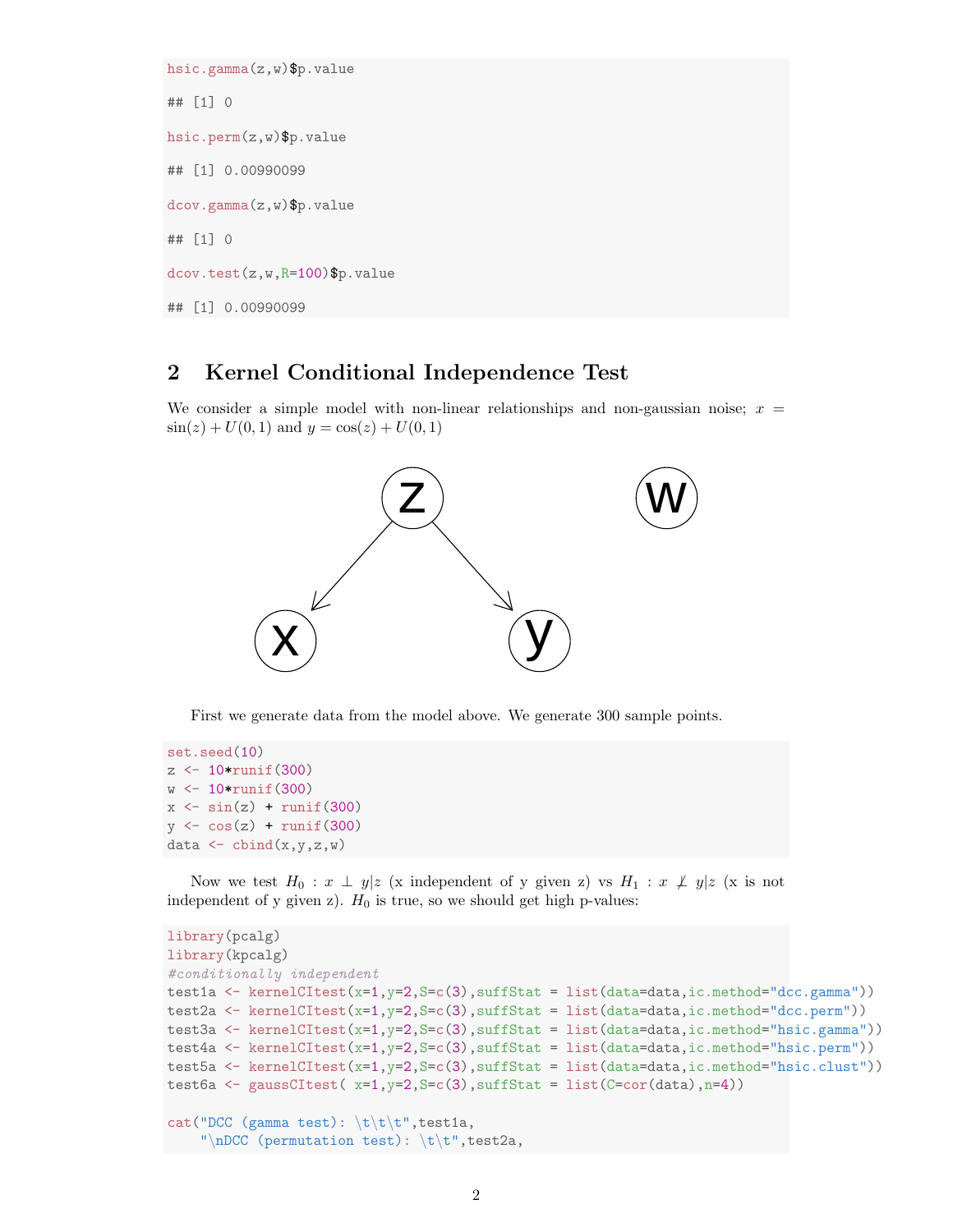```
"\nHSIC-residuals (gamma test): \t\t",test3a,
    "\nHSIC-residuals (permutation test): \t",test4a,
    "\nHSIC-cluster: \t\t\t\t", test5a,"\nFisher's Z test: \t\t\t\t", test6a)## DCC (gamma test): 0.6455592
## DCC (permutation test): 0.5643564
## HSIC-residuals (gamma test): 0.4868527
## HSIC-residuals (permutation test): 0.4257426
## HSIC-cluster: 0.4158416
## Fisher's Z test: 1
```
All five tests find independence.

Now we test  $H_0: x \perp y|w$  (x independent of y given w) vs  $H_1: x \not\perp y|w$  (x is not independent of y given w).  $H_0$  is not true, so we should get very low p-values:

```
#dependent
test1b <- kernelCItest(x=1,y=2,S=c(4),suffStat = list(data=data,ic.method="dcc.gamma"))
test2b \leq kernelCItest(x=1,y=2,S=c(4),suffStat = list(data=data,ic.method="dcc.perm"))
test3b <- kernelCItest(x=1,y=2,S=c(4),suffStat = list(data=data,ic.method="hsic.gamma"))
test4b <- kernelCItest(x=1,y=2,S=c(4),suffStat = list(data=data,ic.method="hsic.perm"))
test5b <- kernelCItest(x=1,y=2,S=c(4),suffStat = list(data=data,ic.method="hsic.clust"))
test6b \leq gaussCItest( x=1, y=2, S=c(4), suffStat = list(C=cor(data), n=4))
cat("DCC (gamma test): \mathbf{t}\cdot\mathbf{t}, test1b,
    "\nDCC (permutation test): \mathbf{t}t", test2b,
    "\nHSIC-residuals (gamma test): \t\t",test3b,
    "\nHSIC-residuals (permutation test): \t",test4b,
    "\nHSIC-cluster: \t\t\t\t",test5b,
    "\nFisher's Z test: \t\t\t\t", test6b)## DCC (gamma test): 0.03469079
## DCC (permutation test): 0.04950495
## HSIC-residuals (gamma test): 0.000292712
## HSIC-residuals (permutation test): 0.00990099
## HSIC-cluster: 0.00990099
## Fisher's Z test: 1
```
As expected the HSIC and DCC based independence tests reject  $H_0$ , while the Fisher's Z test does not.

## 3 Kernel PC algorithm

This establishes the effectiveness of the kernel and distance based independence tests for testing conditional dependence in data with non-linear relationships and non-gaussian noise. Now we will test the Kernel PC algorithm on a toy network on 9 nodes.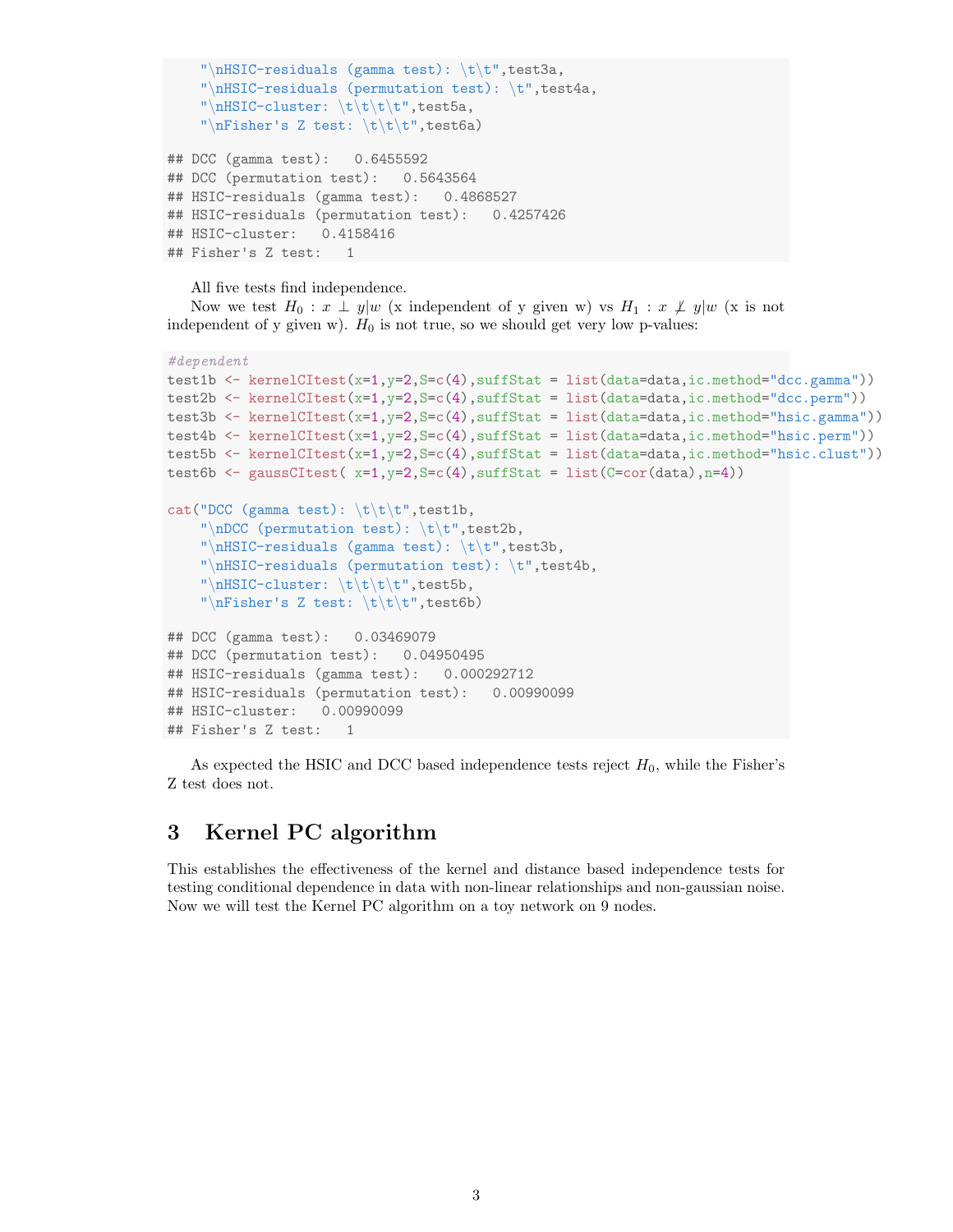

First we generate data from this DAG. We again generate 300 data points.

```
set.seed(4)
n <- 300
data <- NULL
x1 \leftarrow 2*(\text{runif}(n)-0.5)x2 \leftarrow x1 + \text{runif}(n)-0.5x3 \leftarrow x1^2 + 0.6*runif(n)x4 \leftarrow \text{rnorm}(n)x5 \leftarrow x3 + x4^2 + 2*runit(n)x6 \leftarrow 10*(\text{runif}(n)-0.5)x7 <- x6^2 + 5*runif(n)
x8 \leftarrow 2*x7^2 + 1.5*rnorm(n)x9 \leftarrow x7 + 4*runit(n)data <- cbind(x1,x2,x3,x4,x5,x6,x7,x8,x9)
```
Now we apply PC, Kernel PC residuals (with gamma and permutation independence tests), Kernel PC cluster and Distance PC algorithms to infer the underlying network.

```
library(pcalg)
library(kpcalg)
pc \leftarrow pc(suffStat = list(C = cor(data), n = 9),
           indepTest = gaussCItest,
           alpha = 0.9,
           labels = colnames(data),
           u2pd = "relaxed",skel.method = "stable",
           verbose = F)
kpc1 <- kpc(suffStat = list(data=data, ic.method="dcc.perm"),
           indepTest = kernelCItest,
           alpha = 0.1,
           labels = colnames(data),
           u2pd = "relaxed",
           skel.method = "stable",
           verbose = F)
```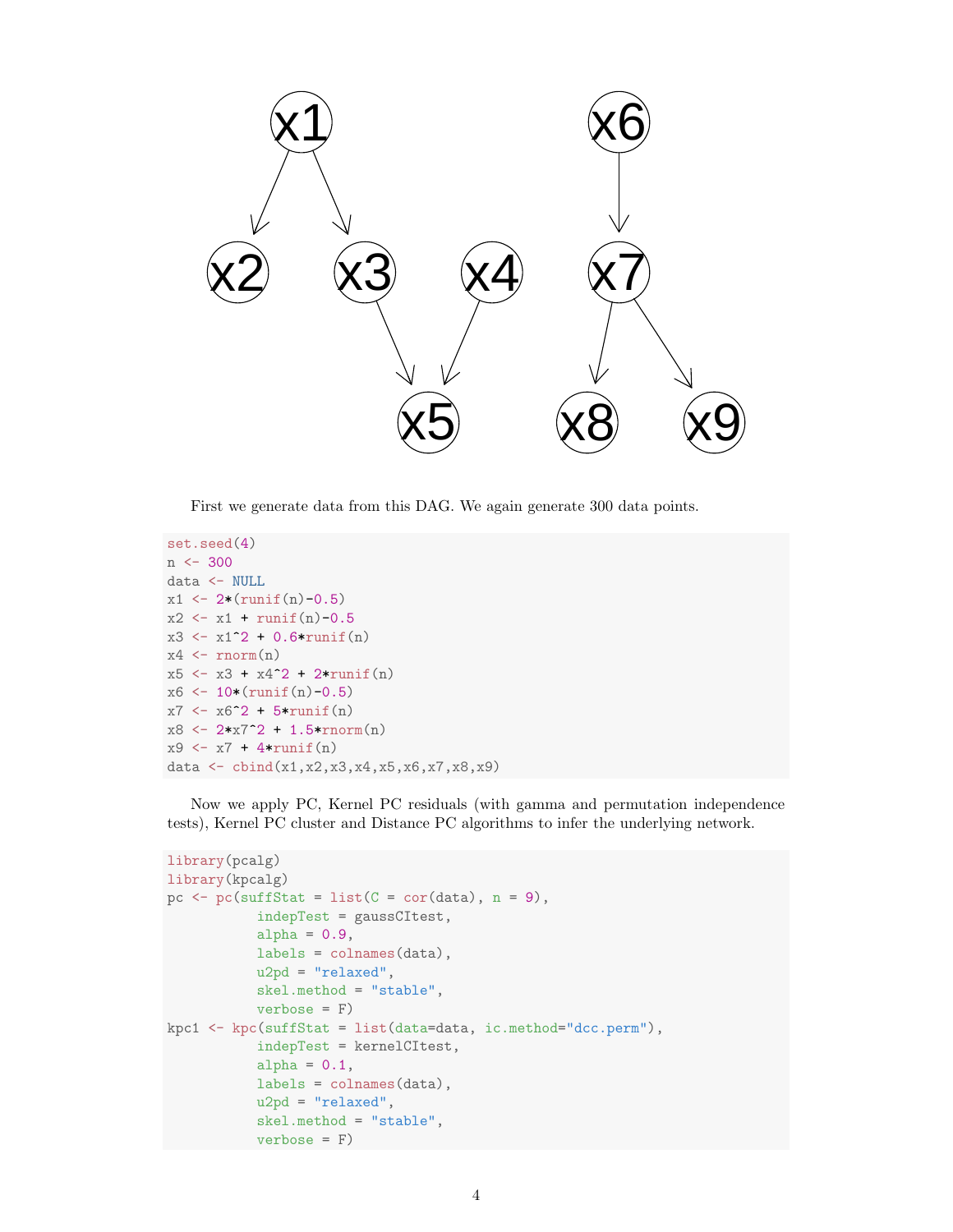```
kpc2 <- kpc(suffStat = list(data=data, ic.method="hsic.gamma"),
           indepTest = kernelCItest,
           alpha = 0.1,
           labels = colnames(data),
           u2pd = "relaxed",
           skel.method = "stable",
           verbose = F)kpc3 <- kpc(suffStat = list(data=data, ic.method="hsic.perm"),
           indepTest = kernelCItest,
           alpha = 0.1,
           labels = colnames(data),
           u2pd = "relaxed",skel.method = "stable",
           verbose = F)
kpc4 <- kpc(suffStat = list(data=data, ic.method="hsic.clust"),
           indepTest = kernelCItest,
           alpha = 0.1,
           labels = colnames(data),
           u2pd = "relaxed",
           skel.method = "stable",
           verbose = F)
```
We plot all five outputs as well as the true underlying graph structure:

```
par(mfrow=c(3,2))plot(pc@graph,attrs=list(node=list(fontsize=5)),main="pc")
plot(kpc1@graph,attrs=list(node=list(fontsize=5)),main="dpc-perm")
plot(kpc2@graph,attrs=list(node=list(fontsize=5)),main="kpc-resid-gamma")
plot(kpc3@graph,attrs=list(node=list(fontsize=5)),main="kpc-resid-perm")
plot(kpc4@graph,attrs=list(node=list(fontsize=5)),main="kpc-clust")
plot(as(true,"graphNEL"),attrs=list(node=list(fontsize=5)),main="True DAG")
```